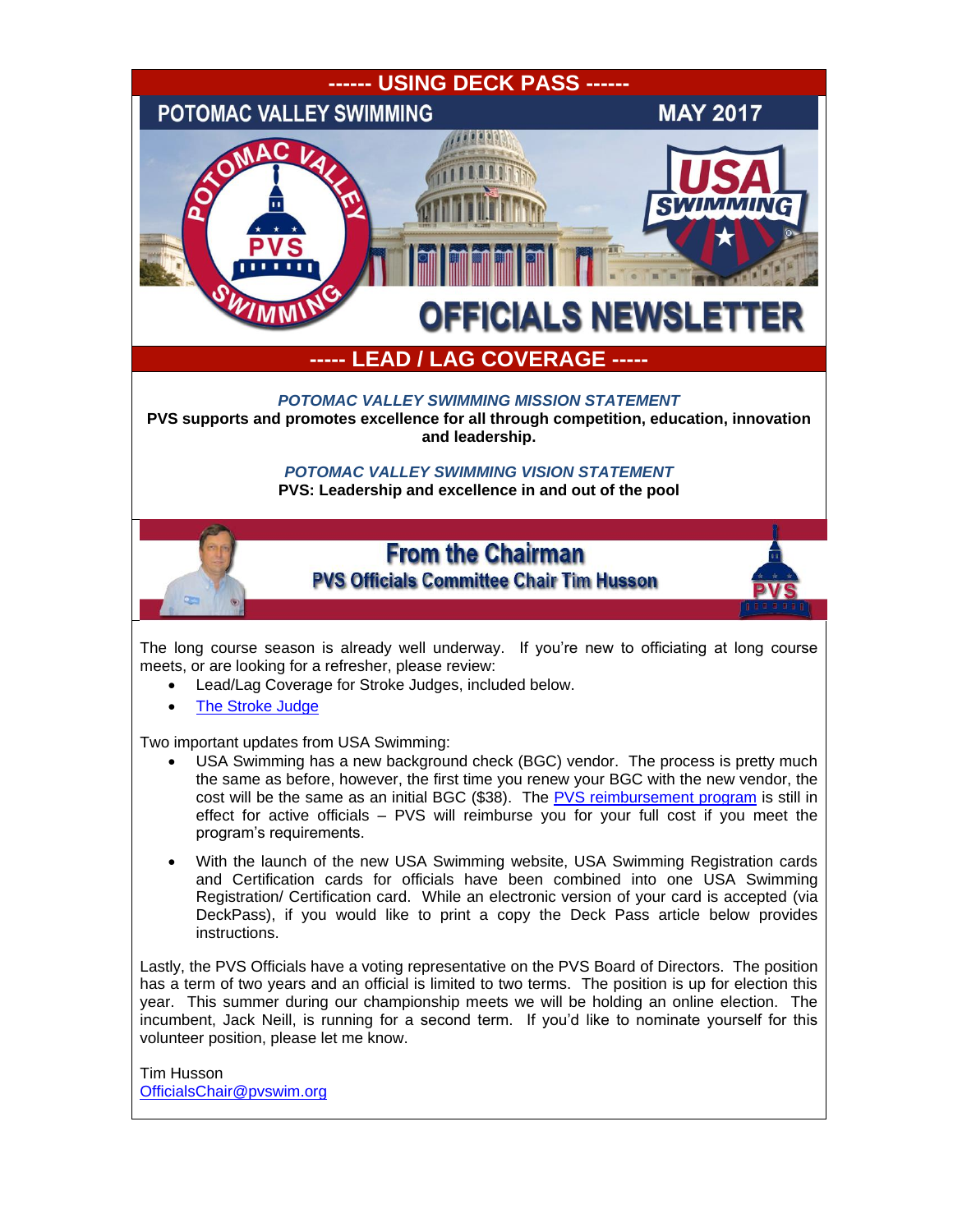## **Lead/Lag Covererage for Stroke Judges** by: Joel Black

*Editor's Note: This is the "standard" protocol for butterfly and breaststroke, but it's not uncommon to modify the protocol for freestyle and backstroke ... an important reason to attend - and pay attention at - the officials briefing before each session*

At swim meets conducted in a fifty meter venue we may hear the remark, "The stroke judges are using "Lead/Lag" coverage." What is this, and how does it work?

"Lead/Lag" is a method of coordinating the actions of two stroke judges on the same side of a fifty meter pool, in an effort to obtain consistent observation of all competitors in their jurisdiction during a race. Typically, prior to a race which involves the 15-meter mark, one judge is positioned on the lane 1 side of the pool at the 15-meter mark. Let's call him or her judge "A". A second judge is positioned on the same side of the pool between the 15-meter mark and the start end of the pool. Let's call him or her judge "B". There are also two stroke judges in the same positions on the lane 8 side of the pool.

Once the race has started and the swimmers are in the water, judge "B" observes the initial elements of the swim for conformity with the rules and within the jurisdiction instructed by the referee. As the swimmers pass, judge "B" turns and follows walking slightly behind the field toward the 15-meter mark. As the swimmers approach the 15-meter mark judge "B" begins to slow his/her walk.

Judge "A" is in position to observe that all swimmers have conformed to the rules of the swim concerning the mark and as they pass, turns and follows them down the course toward the turn end walking ahead (Lead) of judge "B"(Lag). As the swimmers and judges approach the turn end of the pool, judge "B" stops at the turn end 15-meter mark, while judge "A" continues the observation into the turn.

Judge "A" observes all swimmers through the turn and the initial action of the second length toward the 15-meter mark. As the swimmers pass the 15-meter mark of the turn end, judge "B" falls in slightly behind the swimmers and assumes the "Lead" ahead of judge "A" who now becomes "Lag." This type of coordinated action continues until the race is over. At the end of the race the "Lag" judge has followed the trailing swimmers up to the position of the "Lead" judge and the race finishes.

Frequently in the 200 meter races and the 400 meter Individual Medley, the swimmers will separate to a considerable extent. This separation is also noted with younger and inexperienced swimmers in the 50 and 100 meter distances. When swimmer separation occurs, the stroke judges will also separate from each other in order to maintain consistently balanced observation of the field. When this occurs we must remember to continue scanning all lanes, even the empty ones, so that we do not narrow our focus upon only one or two swimmers. Slight modifications are also made for breaststroke events when the 15-meter mark is not a consideration (both judges continue down the pool to observe the turns), and freestyle events when judges do not walk along the side of the pool.

With experience, "Lead/Lag" becomes a comfortable method of officiating for two officials. The real "fun" begins when a television camera and dolly on a track with a three or four person crew shares one of the sides of the pool!! Coordination of movements between all parties is imperative. However, this discussion must be saved for another time.

Joel Black is the former Vice Chair of USA Swimming Officials Committee and the former LSC Officials Chair of NC Swimming.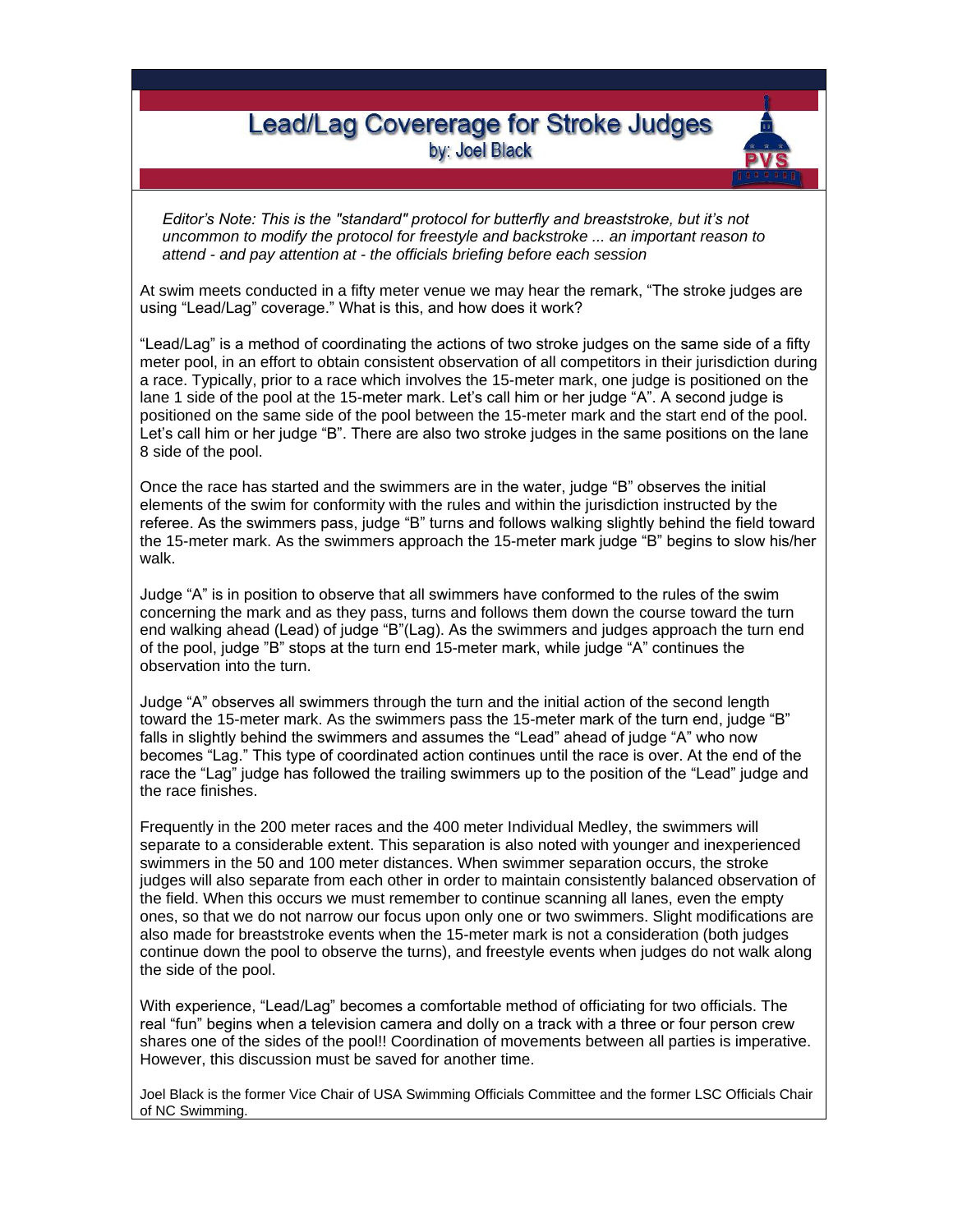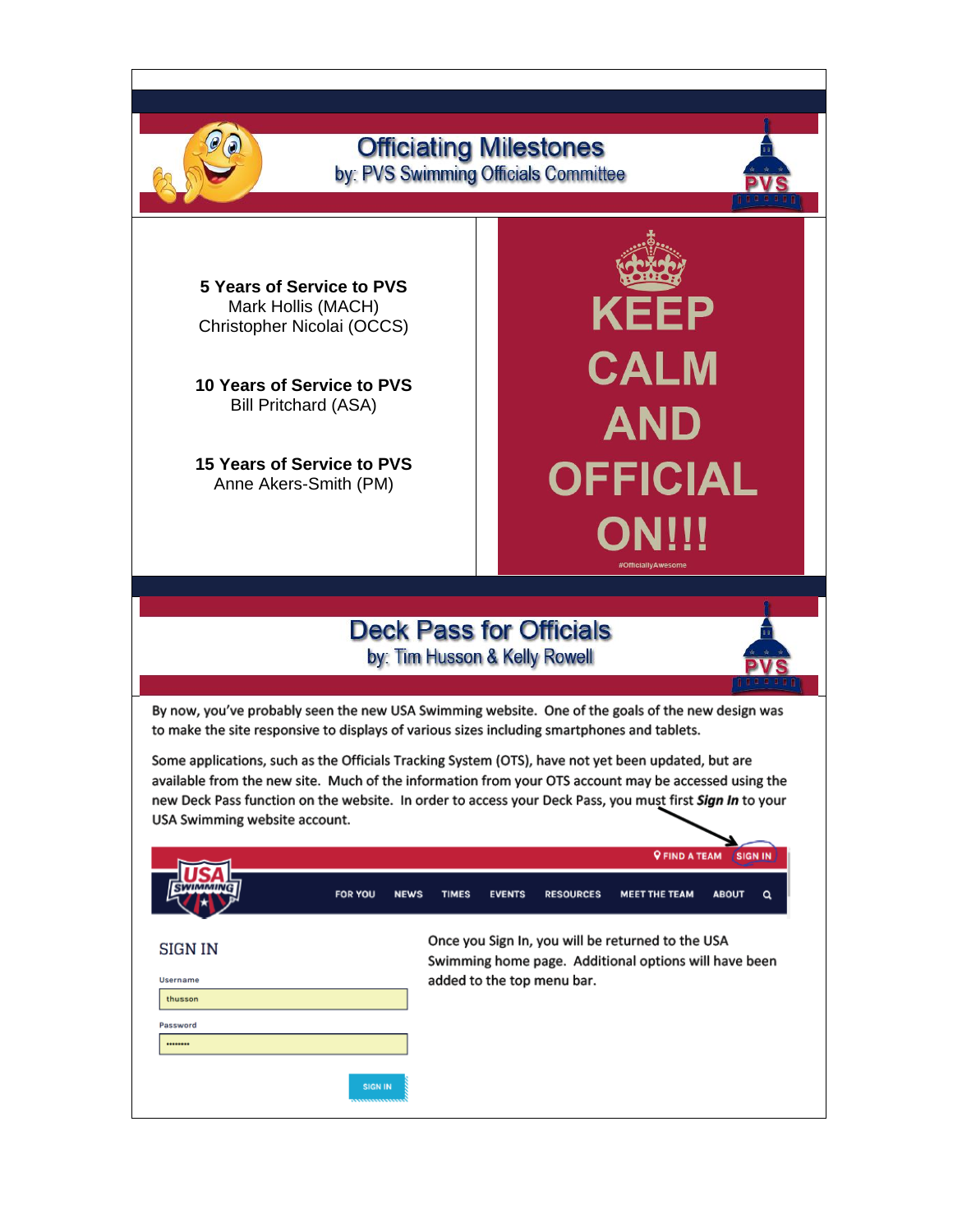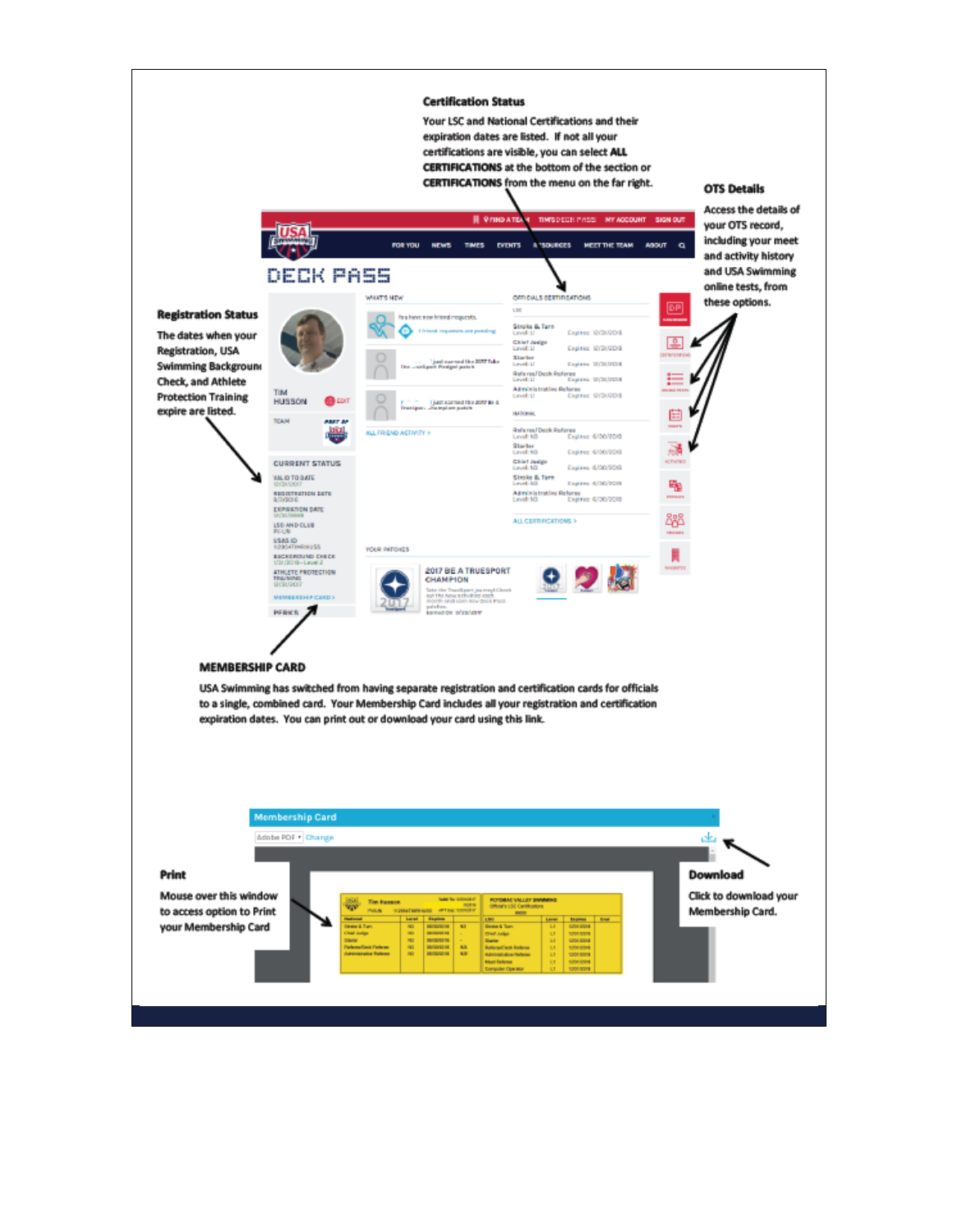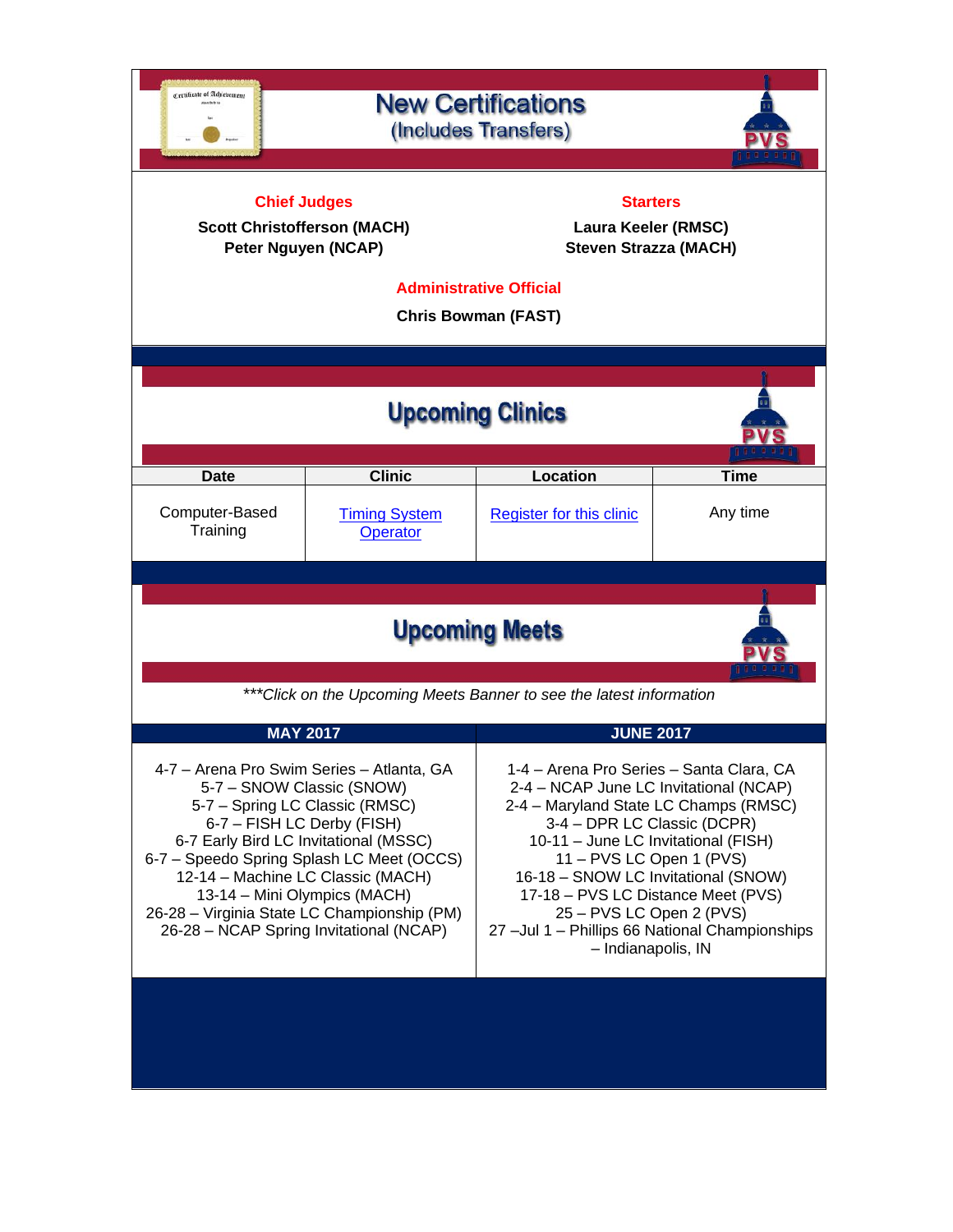## **New Email Address?** by: Kelly Rowell & Tim Husson

Has your email address changed recently - or since you first registered with USA Swimming? If you don't receive the USA Swimming Officials Newsletter, USA Swimming may have an old email address on file for you. If you have a new email address, there are 3 places it needs to be updated:

## 1. USA Swimming Registration

This email is used for all official correspondence from USA Swimming such as your test scores and communications to all officials.

At this time, there is no way to self-maintain your USA Swimming registration. To update it, contact the PVS Registrar <terripys@gmail.com> or the PVS Officials Chair<OfficialsChair@pvswim.org>.

## 2. USA Swimming Website

This is not the USA Swimming Registration email referenced above. It is the email associated with your USA Swimming website account.

SIGN IN

To update it:

- SIGN IN to the USA Swimming website
- Select MY ACCOUNT
- Enter your new email address and select SAVE CHANGES

|                             |                                                      |                                    |                                                                                                         |                      | <b>V FIND A TEAM / SIGN IN</b> |                   |
|-----------------------------|------------------------------------------------------|------------------------------------|---------------------------------------------------------------------------------------------------------|----------------------|--------------------------------|-------------------|
|                             | FOR YOU                                              | <b>NEWS</b><br><b>TIMES</b>        | <b>EVENTS</b><br><b><i>VESCURCES</i></b>                                                                | <b>MEET THE TEAM</b> | <b>AROUT</b><br>a              |                   |
|                             |                                                      | <b>Q FIND A TEAM</b>               | TIM'S DECK PASS                                                                                         |                      | <b>MY ACCOUNT</b>              | <b>SIGN OUT</b>   |
|                             |                                                      |                                    |                                                                                                         |                      |                                | <b>MY ACCOUNT</b> |
|                             |                                                      |                                    |                                                                                                         |                      |                                |                   |
| 3. PVS Officials Email List |                                                      |                                    |                                                                                                         |                      |                                |                   |
|                             |                                                      |                                    | This email list is used to communicate with PVS Officials, including PVS Officials Newsletters and      |                      |                                |                   |
|                             |                                                      |                                    | requests for officials from Meet Referees and Club Officials Chairs.                                    |                      |                                |                   |
|                             |                                                      |                                    |                                                                                                         |                      |                                |                   |
|                             |                                                      |                                    |                                                                                                         |                      |                                |                   |
|                             |                                                      |                                    | This is an opt-in list, so to update it (or add yourself to the PVS Officials Email List), from the PVS |                      |                                |                   |
|                             |                                                      |                                    | Officials page, enter your new email address and select Subscribe.                                      |                      |                                |                   |
|                             | Vitats Nov<br><b>Mexico</b>                          | <b>TERRITE</b><br><b>Athletins</b> | <b>Officials</b><br>About UK<br>casches.                                                                | <b>banes</b>         |                                |                   |
|                             |                                                      |                                    |                                                                                                         |                      |                                |                   |
|                             |                                                      |                                    |                                                                                                         |                      |                                |                   |
|                             |                                                      |                                    | <b>PVS Officials</b>                                                                                    |                      | Enter your email address       |                   |
|                             | Officials Home                                       |                                    | PV6 Officials Chair: Tim Husson                                                                         |                      |                                |                   |
|                             | centrication                                         |                                    | FVS Officials Vice Chain Fury Starlin-Ford                                                              |                      | <b>Select Subscribe</b>        |                   |
|                             | Registration.                                        |                                    |                                                                                                         |                      |                                |                   |
|                             | Officials Bostors                                    |                                    | Next Official's Committee Meeting:<br>April 19, 2017, Time: 7/20 pril, sociation: Cyantee               |                      |                                |                   |
|                             | officials clinics                                    |                                    |                                                                                                         |                      |                                |                   |
|                             | Training Materials                                   | <b>Email Address:</b>              | Subscribe to: PVS Officials Email List<br>Subscribe                                                     |                      |                                |                   |
|                             | <b>OTTOURS FINITIS</b>                               |                                    |                                                                                                         |                      |                                |                   |
|                             | Officials Committee                                  |                                    | tarder your own PVs officials Polo shirt, coverigad the coder rights                                    |                      |                                |                   |
|                             | Clab Officials Chairs<br><b>CITICIAIL NewSetters</b> |                                    | Parchasing information about the PVS Radios.                                                            |                      |                                |                   |